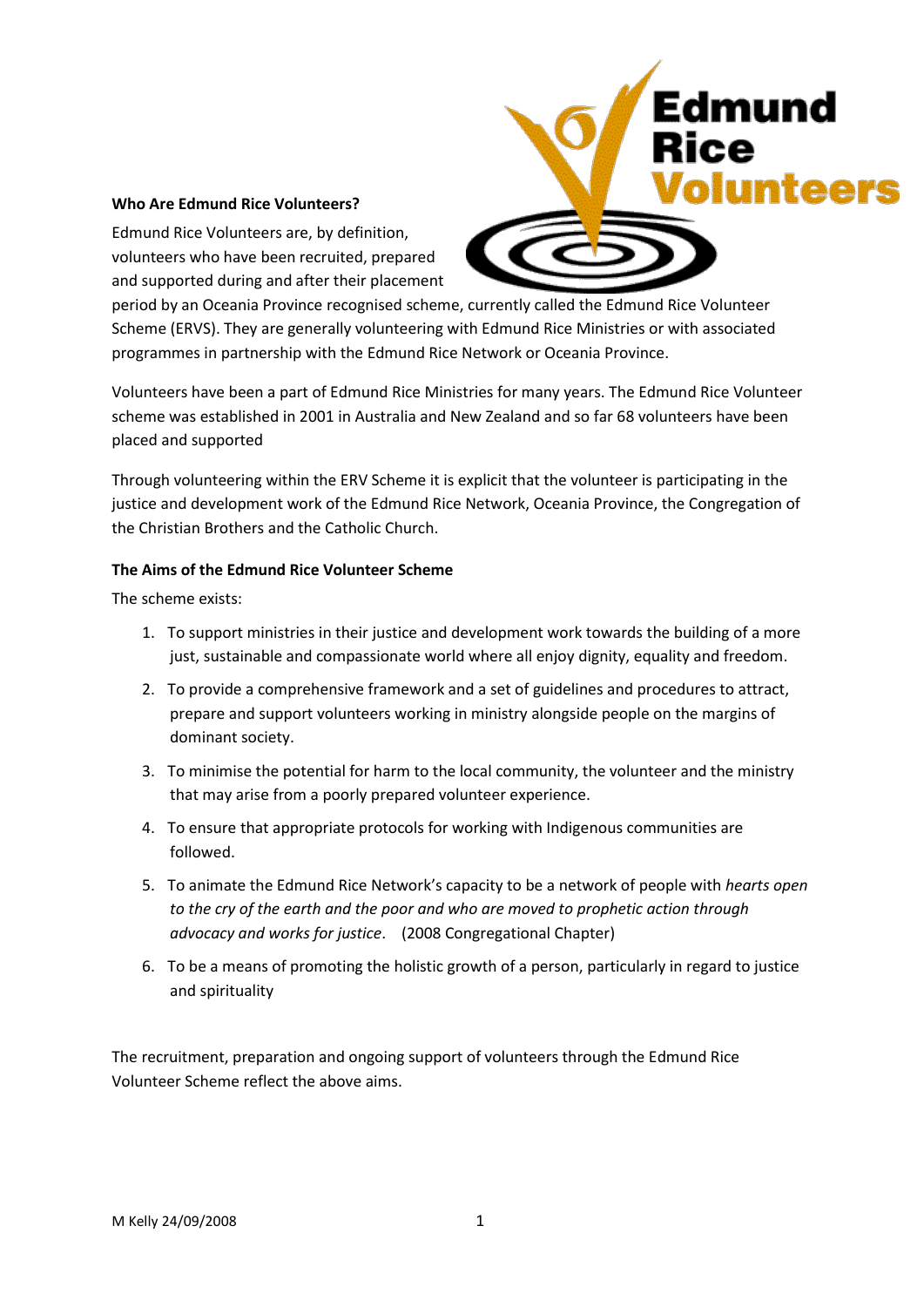# **Preparation**

# *Minimum Preparation for all Province Ministry Workers and Volunteers*

All who engage in work, paid or volunteer, on behalf of the Province at a ministry require a minimum of preparation. ie;

- Induction into the ministry's mission, ethos and operational procedures.
- Child Care, Safety and Protection Training. (If Children are a component of the ministry's work)

Personnel working with a ministry in a cross-cultural context will also need an understanding of the fact that their work is, as "a guest", at the invitation of the local community, after consultation with the ministry. They will also require initial generic and site –specific cross cultural training which will be followed up on an ongoing basis during their period of work.

# *Reasons for Increased Level of Preparation for Edmund Rice Volunteer*

The Edmund Rice Volunteer Scheme's formation process increases the minimum level of preparation for its volunteers to include community and international development principles, a process of refining their personal justice and spirituality framework and attaining an understanding of the Christian Brothers' and the Catholic Church's justice and spirituality framework.

Why do we do this?

- 1. To support the ministry in doing the best justice and development work it can.
- 2. To support the volunteers in doing the best justice and development work they can in the generally limited timeframe they have available.
- 3. To increase the probability that their justice and development activity will be experienced positively by those with whom they work. …i.e. to minimize the risk that their work will inadvertently contribute to disconnection rather than relationship- building, despite their well meaning intentions.
- 4. To minimise the potential for physical or emotional harm to themselves.
- 5. To minimise the potential for harm to their ministry's reputation and ability to conduct its work.
- 6. To increase the probability that the volunteer experience will be a positive and energising one that the volunteers can take with them into their future lives as they continue to work towards prophetic action through advocacy and works for justice within the Edmund Rice Network, the Catholic Church or with other community organisations.

## **Support**

Edmund Rice Volunteers are supported during their placement with an in-country programme of mentoring, accompaniment and supervision combined with regular support from the Province. On return volunteers are debriefed and supported with their re-entry towards integrating their volunteer experience into the next phase of their lives.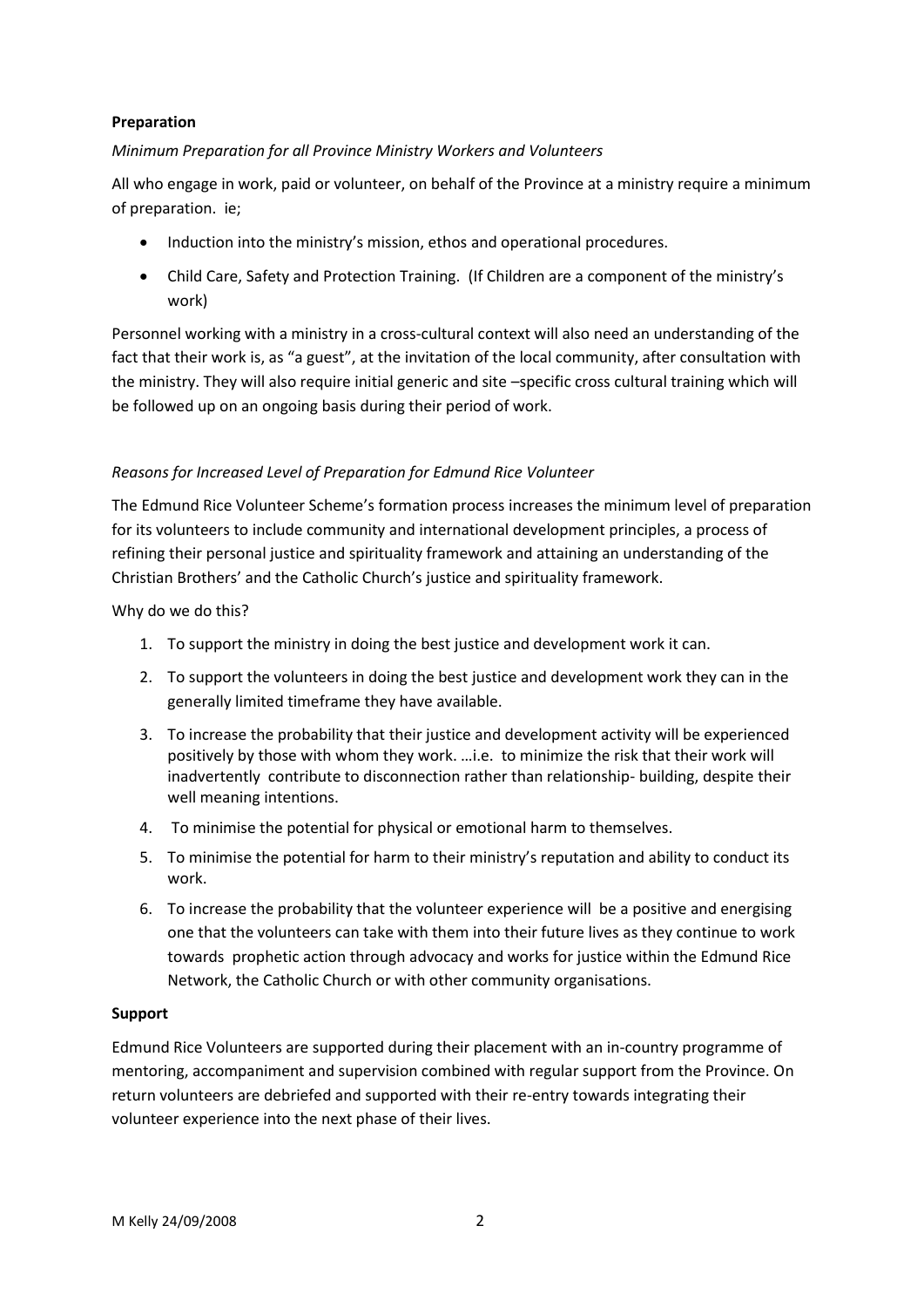## **Styles of Edmund Rice Volunteering**

# *Long-Term Skill & Relationship Focus*

The core of an Edmund Rice Ministry's development work is relationship. To be able to work effectively, in a cross-cultural context, with the local people with whom the ministry is working alongside, long term relationships are necessary to ensure that the work being done is in accordance with their needs and that it is done in the spirit of always being a "guest". Generally, therefore, the Edmund Rice Volunteer Scheme has a preference for placing volunteers for periods of at least one year.

The value and effectiveness of the volunteer's work is generally proportional to the depth of relationships they have formed with those with whom they are working, and relationships that are beyond the superficial require time to be built on a significant platform of cultural awareness and accommodation, a willingness to begin to appreciate the world from the lens of an- other and with a healthy dose of humility.

# *Short-Term Specialised / Expert Focus*

While long term immersions (a year or more) are the preferred option, there are many valid exceptions to this generalised preference for seeking long-term volunteers. Each ministry can recruit and place volunteers according to the preferences of the volunteer and the needs of the ministry. The general preferred period for a short-term volunteer with the Edmund Rice Volunteer Scheme is 3 - 11 months. However volunteers have been placed for 1-2 month periods in circumstances where it meets the availability of the volunteer and the need of the ministry to have someone come in and offer a specific skill or expertise for a shorter period of time. Sometimes these are situations or opportunities where the service provided by the volunteer is a high priority for the ministry while there is recognition that such short term placements limit the opportunity to build relationships with those being served.

## **Possible Volunteer Opportunities**

*The following are just some examples of the volunteer opportunities and skills required*

## **Rarotonga, the Cook Islands**

Nukutere College requires teachers

## **Dili & the Railaco District, Timor Leste**

Communidade Edmund Rice requires teachers, teacher aides, community development workers, health workers, youth workers, builders, mechanics and maintenance staff.

#### **Murgon, Queensland Australia**

The Edmund Rice Family, in partnership with Murgon YACCA, requires youth workers and teachers for their Outreach programme for Indigenous students

## **Mt Archer, Queensland Australia**

The Archer Eco-Spirituality Retreat Centre is open to volunteers who wish to participate with them in caring for the earth. \*1-2 weeks volunteer terms are also welcome.